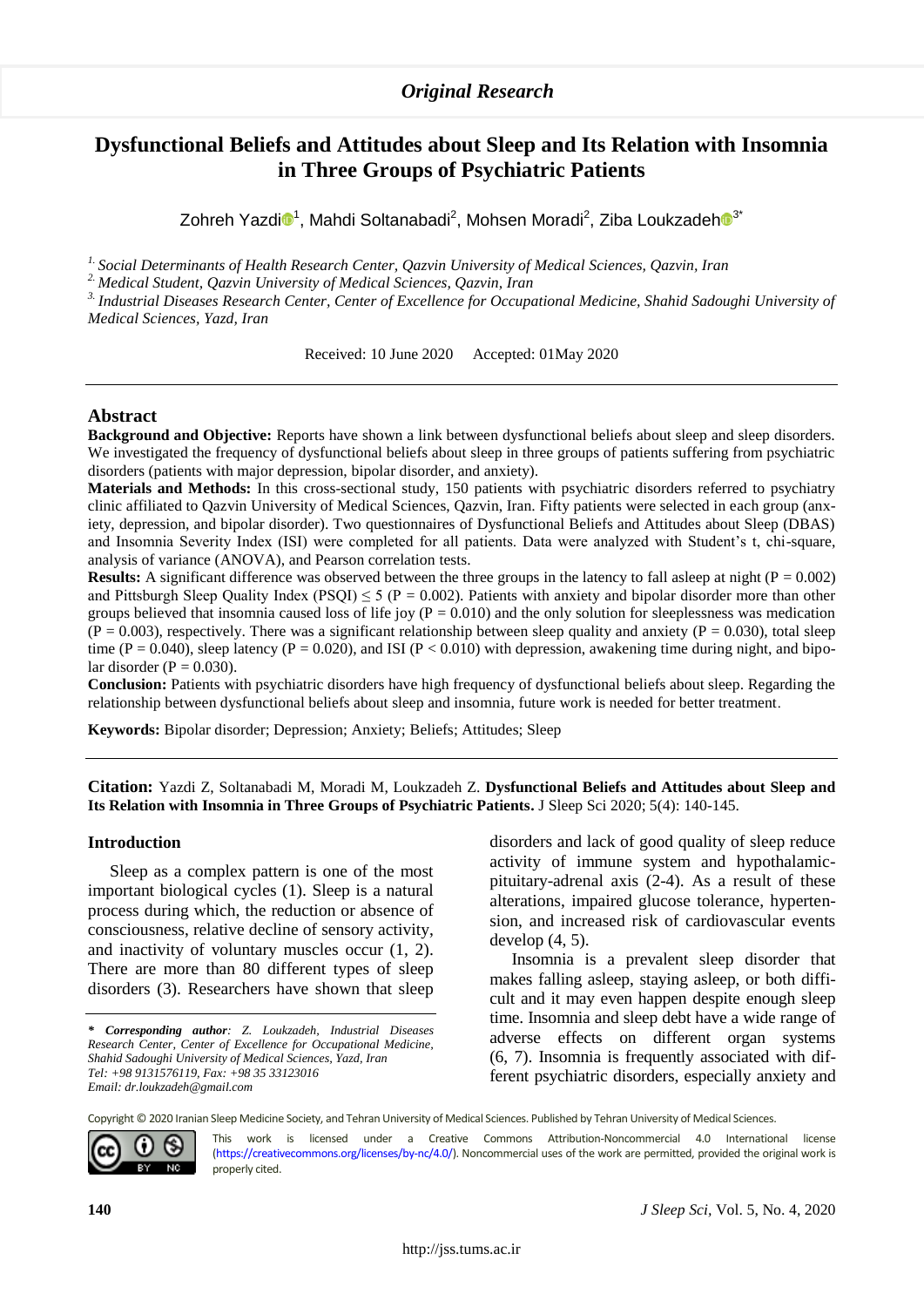depression. Since both disorders have high prevalence in society, it is more likely to occur together (7-9). Surveys have shown that majority of patients with major depression (more than 90 percent) also suffer from sleep disorders (9, 10). In spite of the strong association between two diseases, researchers have not been able to provide any information on causalities. However, it seems that mood disorders lead to changes in sleep-wake cycles (7-10).

In patients suffering from bipolar disorder, sleep disorders are associated with both phases of the disease including depression and mania (8, 11). In a review article conducted in 2008, it was suggested that the first symptoms in many patients suffering from bipolar disorder (especially in manic phase) were sleep disorders. Treatment of sleep disorders in these patients is also considered a sign of patient treatment. They even suggested that residual insomnia in the euthymic period of bipolar disorder was considered as an evidence of patients' vulnerability to affective relapse (11).

A recent study conducted by Ritter et al. investigated whether sleep disturbance could predict the later onset of bipolar disorder in future. They measured sleep disorders in a representative community sample of young adults. Results showed that poor quality of sleep significantly increased the risk of developing bipolar disorder in future (12).

Another cross-sectional study assessed the prevalence of insomnia in 563 patients with bipolar I and II. Results showed that over 40% of cases suffered from insomnia and 29% from hypersomnia at the same time (8). Previous studies have reported the relationship between dysfunctional beliefs about sleep and insomnia in special groups of patients such as patients suffering from breast cancer. A survey on 41 women with breast cancer identified higher levels of dysfunctional beliefs about sleep in patient group. These beliefs were related to insomnia severity in these patients (13). The present study sought to assess prevalence of dysfunctional beliefs about sleep in three groups of patients with anxiety, depression, and bipolar disease. In addition, this study aimed to assess the relationship between three groups of patients with anxiety, depression, and bipolar disease and severity of insomnia symptoms.

# **Materials and Methods**

This descriptive-analytical study was carried

out as cross-sectional. At first, persons that were suspected to have disorders (anxiety, depression, and bipolar disease) were visited by a psychiatrist and then selected for study. Patients with simultaneous anxiety and depression were excluded from the study, considering that the main purpose of this study was on psychiatric patients with sleep disorders Patients with bipolar disorder or depression in the acute phase of the disease, remission phase, follow-up phase, and those undergoing drug therapy or other treatments were included in the study. Then confirmed patients suffering from depression, anxiety, and bipolar disorder were surveyed by a questionnaire.

150 patients were enrolled in this study, including 50 patients suffering from depression, anxiety, and bipolar disorder. All patients who were consecutively admitted to 22 Bahman Hospital, Qazvin, Iran, during September, 2014 and January, 2015 were selected using convenience sampling method, and the sample size was calculated by the observational study formula according to previous study done in this area. The prevalence of sleep disorders in psychiatric patients was considered 30 percent according to previous studies. Type I error was set at 0.05. Participants were assured that they would be enrolled in the study with the personal decision and their personal information would be safe and secure. All participants signed written informed consent for study enrolment.

A questionnaire containing demographic information about age, gender, marital status, and employment status of patients was completed for all patients. Moreover, the questionnaire of Dysfunctional Beliefs and Attitudes about Sleep (DBAS) was completed for all patients. A 16-item version of the scale was used in this study to identify and evaluate different attitudes, expectations, understandings, and cognitions about patients' sleep. The original version of this questionnaire has 30 items, but in this study, we used a short form of the questionnaire (14, 15).

Some questions about dysfunctional beliefs are as follows: 1) need for 8 hours of sleep to feel refreshed next day, 2) distribution of sleep schedule for whole week after one night of sleep deprivation, 3) misconception about causes of insomnia such as a chemical imbalance as the main cause of insomnia, 4) having wrong behavior to manage insomnia such as staying in bed and trying harder to sleep after a night of insomnia, and other ques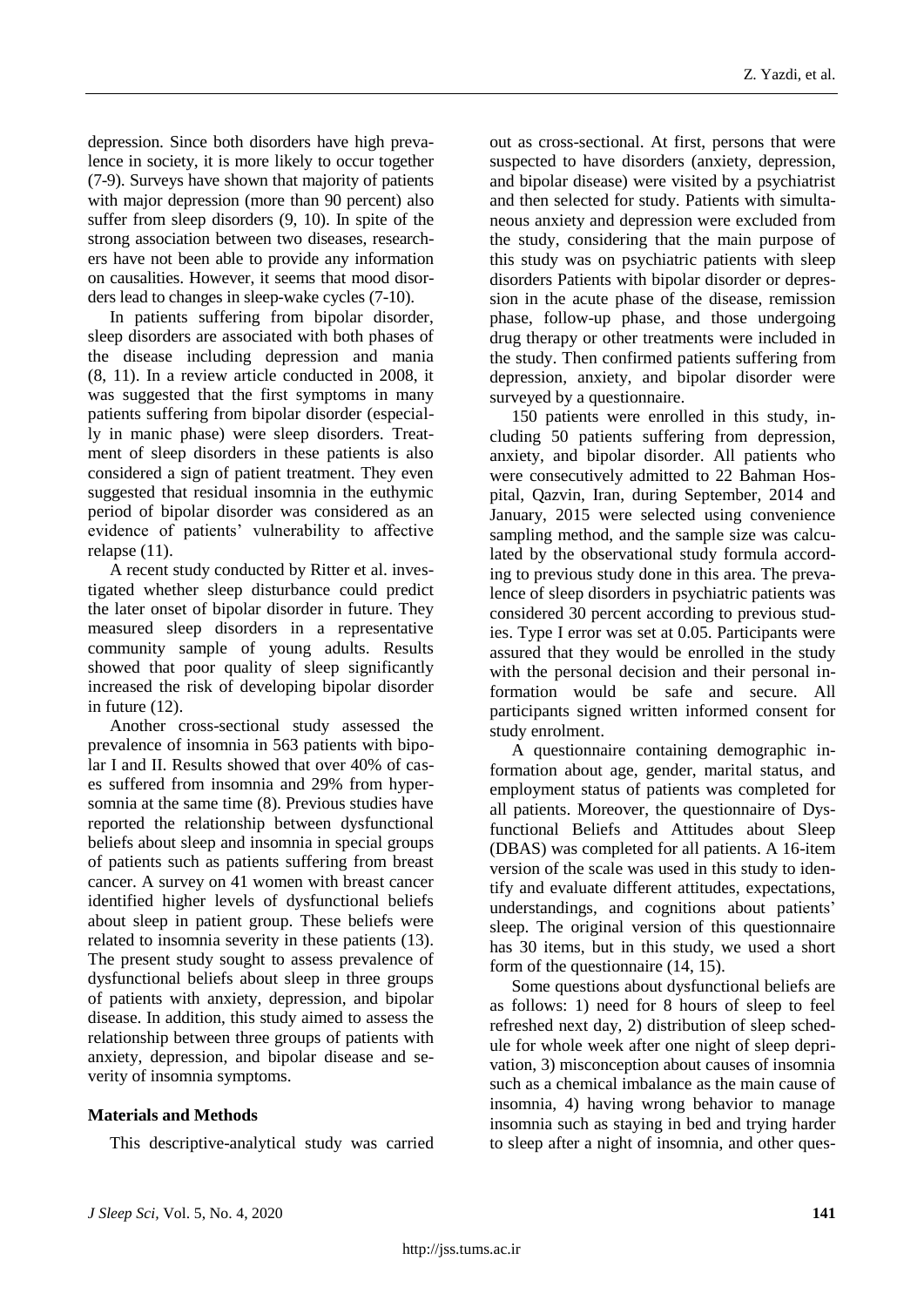tions. All patients responded to the questions according to a 10-point Likert scale with higher scores indicating stronger dysfunctional beliefs about sleep. Score 0 indicates "strongly disagree" with items and score 10 indicates "strongly agree" with items. In addition, the total score of DBAS was calculated and mean of scores was detected for each group of patients.

The DBAS questionnaire was translated into Farsi and back translated into English. The process was conducted by two specialists in sleep medicine and psychiatry, separately. The English back-translation was similar to the original edition of DBAS questionnaire. The reliability for DBAS questionnaire was determined through completion of the questionnaire by 15 patients again after two weeks. Cronbach's alpha coefficient of 0.79 was calculated.

The Farsi versions of Insomnia Severity Index (ISI) and Pittsburgh Sleep Quality Index (PSQI) were used to assess insomnia and sleep quality in the patients. The validity and reliability of Farsi versions of ISI and PSQI questionnaires had been assessed in previous studies (6, 16).

SPSS software (version 19, SPSS Inc., Chicago, IL, USA) was used for data analysis. Mean and percentage of data was calculated with descriptive statistics. Student's t-test was used to test the hypothesis about the mean of a community, and also chi-square  $(\chi^2)$  test for measuring the difference between the frequencies of the outcomes of variables was applied. In this research, analysis of variance (ANOVA) was used to check if the

means of three or more groups were significantly different from other groups. Pearson correlation was used for measuring the association between groups in analytical statistics. Significance level was set at P-value less than 0.05.

# **Results**

In this study, 150 patients who were admitted to 22 Bahman Hospital, Qazvin University of Medical Sciences were selected (age range: 30-45 years) who were suffering from generalized anxiety disorder (GAD), major depression, and bipolar disorder. Demographic information and data about hours of sleep in the patients are demonstrated in table 1. In addition, patients' information about their quality of sleep and insomnia is presented in table 1. As the table 1 shows, there were significant differences between the three groups of patients (patients with anxiety, patients with depression, and patients with bipolar disorder) in terms of sleep latency at night ( $P = 0.002$ ) and  $PSQI \le 5$  (P = 0.002). The least and most latency time to sleep was observed in patients with anxiety and bipolar disorders, respectively. The difference in duration of awakening was not statistically significant ( $P = 0.092$ ) at night between the three groups of patients, yet the most time for awakening was seen in patients with depression. In relation to the quality of sleep during the past month, three groups reported a high prevalence of poor sleep quality. Patients with anxiety and depression showed significantly higher percentage of poor sleep quality (Table 1).

| Table 1. Demographic information in three groups of patients |  |  |
|--------------------------------------------------------------|--|--|
|                                                              |  |  |

| <b>Variables</b>                        | <b>Patients with</b> | <b>Patients with</b>  | <b>Patients with bipolar</b> | <b>P-value</b> |
|-----------------------------------------|----------------------|-----------------------|------------------------------|----------------|
|                                         | anxiety ( $n = 50$ ) | depression $(n = 50)$ | disorder ( $n = 50$ )        |                |
| Age (year)                              | $33.02 \pm 10.20$    | $38.04 \pm 15.80$     | $37.20 \pm 8.60$             | 0.070          |
| Gender                                  |                      |                       |                              | 0.910          |
| Men                                     | 32(64.0)             | 30(60.0)              | 31(62.0)                     |                |
| Women                                   | 18(36.0)             | 20(40.0)              | 19(38.0)                     |                |
| Employment                              |                      |                       |                              | 0.080          |
| Employed                                | 24(48.0)             | 23(46.0)              | 33 (66.0)                    |                |
| Unemployed                              | 26(52.0)             | 27(54.0)              | 17(34.0)                     |                |
| Marital status                          |                      |                       |                              | 0.400          |
| Married                                 | 32 (64.0)            | 36(72.0)              | 38 (74.0)                    |                |
| Single                                  | 18 (36.0)            | 14(28.0)              | 12(24.0)                     |                |
| Duration of sleep at night (hour)       | $6.60 \pm 2.05$      | $7.00 \pm 1.80$       | $7.00 \pm 1.60$              | 0.510          |
| Latency to sleep at night (minute)      | $18.40 \pm 9.70$     | $23.80 \pm 12.50$     | $37.10 \pm 16.40$            | 0.002          |
| Duration of awakening at night (minute) | $19.90 \pm 12.80$    | $41.00 \pm 21.60$     | $24.20 \pm 16.50$            | 0.092          |
| <b>PSQI</b>                             |                      |                       |                              | 0.002          |
| $\leq$ 5                                | 20(35.1)             | 10(17.5)              | 27(47.4)                     |                |
| > 5                                     | 30(32.3)             | 40(43.0)              | 23(24.7)                     |                |
| ISI                                     | $11.60 \pm 5.30$     | $11.90 \pm 6.20$      | $10.40 \pm 3.90$             | 0.310          |

Data are presented as mean + standard deviation (SD) or number and percent

PSQI: Pittsburgh Sleep Quality Index; ISI: Insomnia Severity Index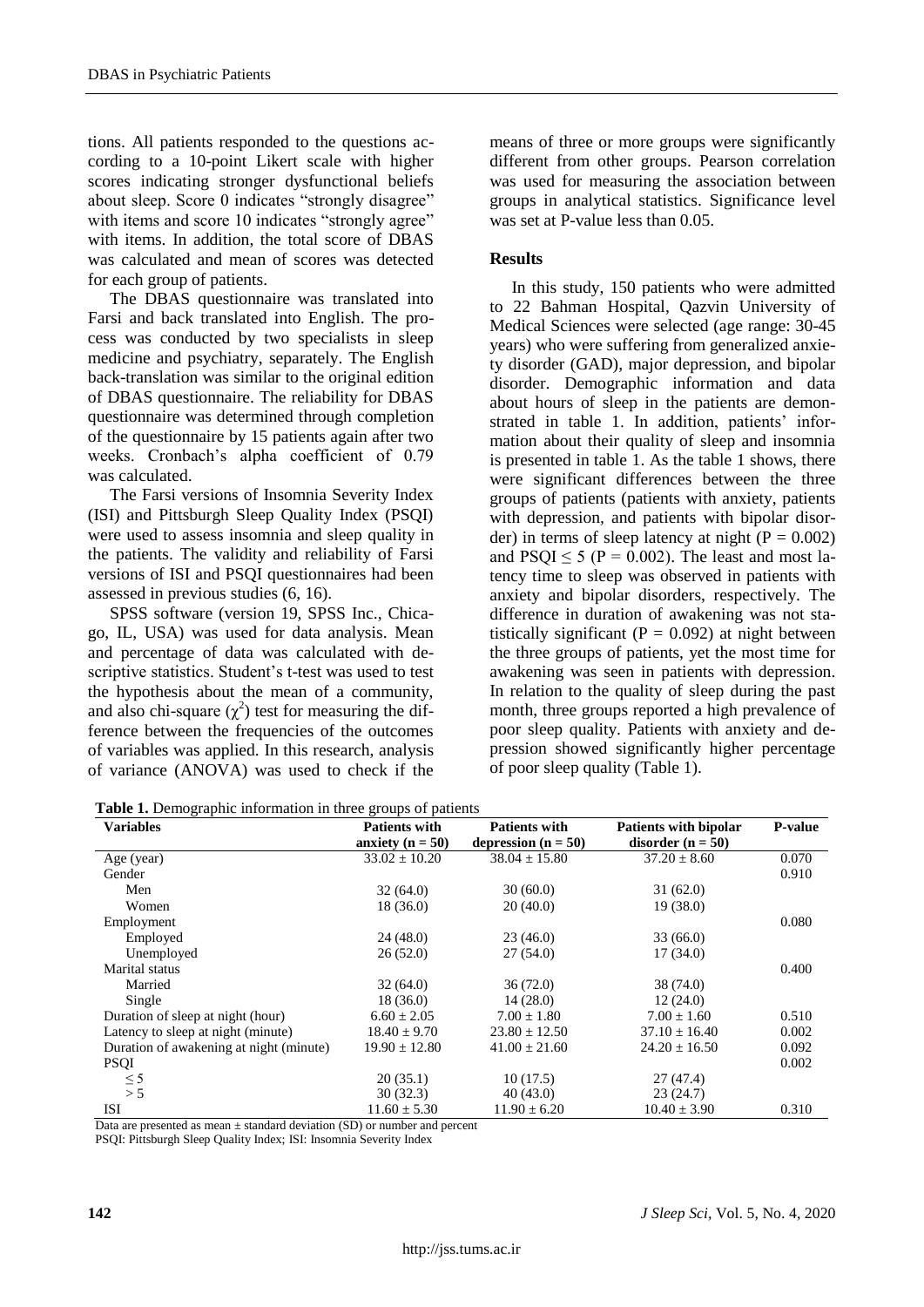| <b>Number of questions</b> | Anxiety group $(n = 50)$ | Depression group $(n = 50)$ | Bipolar disorder group $(n = 50)$ | P-value |
|----------------------------|--------------------------|-----------------------------|-----------------------------------|---------|
| <b>Ouestion 1</b>          | $9.6 \pm 0.5$            | $9.2 \pm 1.2$               | $9.4 \pm 0.9$                     | 0.700   |
| <b>Ouestion 2</b>          | $8.5 \pm 1.1$            | $4.4 \pm 1.3$               | $7.6 \pm 1.8$                     | 0.320   |
| Question 3                 | $7.8 \pm 1.7$            | $7.8 \pm 1.7$               | $8.6 \pm 1.3$                     | 0.310   |
| Question 4                 | $6.6 \pm 2.1$            | $6.8 \pm 1.9$               | $6.6 \pm 2.1$                     | 0.980   |
| <b>Ouestion 5</b>          | $7.4 \pm 1.8$            | $7.6 \pm 1.6$               | $7.4 \pm 1.7$                     | 0.900   |
| Question 6                 | $4.1 \pm 2.1$            | $4.8 \pm 2.2$               | $5.8 \pm 2.1$                     | 0.110   |
| <b>Ouestion 7</b>          | $6.2 \pm 2.2$            | $6.1 \pm 2.1$               | $6.4 \pm 1.9$                     | 0.880   |
| <b>Ouestion 8</b>          | $5.6 \pm 2.1$            | $4.6 \pm 2.1$               | $5.1 \pm 2.2$                     | 0.690   |
| Question 9                 | $7.4 \pm 1.8$            | $7.4 \pm 1.7$               | $7.4 \pm 1.8$                     | 0.880   |
| <b>Ouestion 10</b>         | $7.6 \pm 1.7$            | $6.2 \pm 2.1$               | $6.6 \pm 2.1$                     | 0.620   |
| <b>Ouestion 11</b>         | $6.1 \pm 2.1$            | $5.6 \pm 1.8$               | $7.4 \pm 1.7$                     | 0.070   |
| <b>Ouestion 12</b>         | $6.1 \pm 1.7$            | $7.6 \pm 1.6$               | $7.4 \pm 1.6$                     | 0.610   |
| <b>Ouestion 13</b>         | $5.8 \pm 2.1$            | $5.2 \pm 1.9$               | $6.2 \pm 2.1$                     | 0.450   |
| <b>Ouestion 14</b>         | $8.0 \pm 1.4$            | $6.4 \pm 1.6$               | $5.8 \pm 2.2$                     | 0.010   |
| <b>Ouestion 15</b>         | $3.6 \pm 2.1$            | $4.3 \pm 2.1$               | $6.5 \pm 2.1$                     | 0.003   |
| <b>Ouestion 16</b>         | $4.8 \pm 2.1$            | $4.6 \pm 2.2$               | $6.3 \pm 2.1$                     | 0.090   |
| Sum of DBAS                | $87.4 \pm 14.5$          | $84.8 \pm 15.8$             | $92.4 \pm 16.1$                   | 0.120   |

**Table 2.** Results for Dysfunctional Beliefs and Attitudes about Sleep Scale (DBAS) in three groups of patients

Data are presented as mean  $\pm$  standard deviation (SD)

DBAS: Dysfunctional Beliefs and Attitudes about Sleep Scale

**Questions:**

1. I need 8 hours of sleep a night to feel refreshed and function well during the day, 2. If I do not get enough sleep overnight, I have to make up for it by taking a nap the next day or sleeping longer at night, 3. I'm worried that chronic insomnia will have a detrimental effect on my health, 4. I'm worried about losing control of my sleep, 5. I think that if I sleep badly one night, it will interfere with my daily activities the next day, 6. In order to stay awake during the day and function well, I believe that it is better to use sleeping pills, so that I do not sleep badly at night, 7. If I feel irritated, anxious, or sad during the day, it is because I did not sleep well the night before, 8. I know that if I sleep badly one night, my sleep patterns will be disrupted by the end of the week, 9. If I do not get enough sleep at night, I will have difficulty functioning the next day, 10. I can never predict whether I will sleep well or badly during the night, 11. I have little ability to manage the unintended consequences of poor sleep, 12. When I feel tired and lack energy or do not function well during the day, it is usually because I did not sleep well the night before, 13. I believe that my insomnia is due to a chemical imbalance in my body, 14. I feel that insomnia destroys my ability to enjoy life and prevents me from doing what I have decided to do, 15. Medication is probably the only cure for insomnia, 16. I disrupt my family and social plans after a night of sleep

Results from DBAS questionnaire in three groups of patients are presented in table 2. There were significant differences between three groups on the  $14<sup>th</sup>$  and  $15<sup>th</sup>$  questions. In case of question 14, patients with anxiety more than other groups believed that insomnia caused loss of life joy and destroyed their life ( $P = 0.010$ ). But, in question 15, patients with bipolar disorder more than other groups believed that the only solution for sleeplessness was medication ( $P = 0.003$ ) (Table 2). Correlation coefficient between DBAS with insomnia and sleep quality in three groups of patients was detected. A significant relationship between sleep quality and anxiety was seen  $(P = 0.030)$ . Besides, a significant relationship was observed between total sleep time  $(P = 0.040)$ , sleep latency  $(P = 0.020)$ , and ISI

 $(P < 0.010)$  with depression. On the other hand, a significant relationship was observed between awakening time during night  $(P = 0.030)$  and bipolar disorder (Table 3).

#### **Discussion**

According to results obtained in this study, high frequency of dysfunctional beliefs about sleep was seen in the three groups of psychiatric patients. This information is consistent with another study in which, frequency of these beliefs was studied in patients suffering from depression and mood disorders. In this study, the frequency of DBAS was high and the researchers concluded that the correction of these ideas could improve sleep problems in these patients (17).

**Table 3.** Correlation coefficient of Dysfunctional Beliefs and Attitudes about Sleep Scale (DBAS) with insomnia and sleep quality in three groups of patients

| Variables                   | <b>Total score of DBAS</b> |                |                             |                |                                   |                |
|-----------------------------|----------------------------|----------------|-----------------------------|----------------|-----------------------------------|----------------|
|                             | Anxiety group $(n = 50)$   |                | Depression group $(n = 50)$ |                | Bipolar disorder group $(n = 50)$ |                |
|                             |                            | <b>P-value</b> |                             | <b>P-value</b> |                                   | <b>P-value</b> |
| Total sleep time            | $-0.160$                   | 0.270          | $-0.260$                    | 0.040          | 0.150                             | 0.300          |
| Sleep latency               | 0.017                      | 0.910          | 0.330                       | 0.022          | $-0.160$                          | 0.250          |
| Awakening time during night | $-0.090$                   | 0.540          | 0.068                       | 0.660          | $-0.300$                          | 0.036          |
| Sleep quality               | 0.380                      | 0.030          | 0.130                       | 0.350          | $-0.089$                          | 0.530          |
| ISI                         | 0.450                      | 0.040          | 0.390                       | 0.005          | $-0.104$                          | 0.470          |

DBAS: Dysfunctional Beliefs and Attitudes about Sleep Scale; ISI: Insomnia Severity Index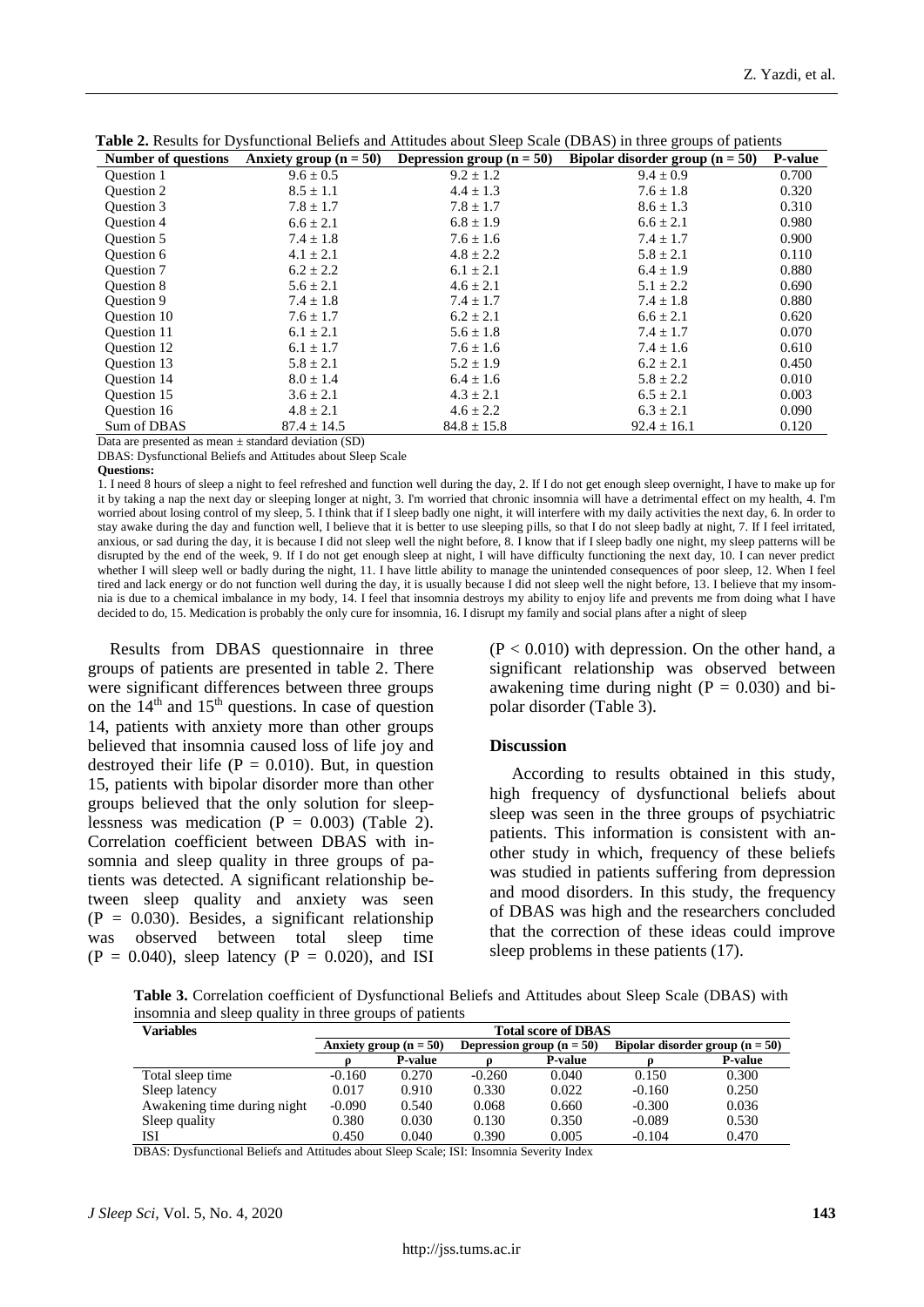In another study conducted in China, the frequency of these ideas was assessed in patients with major depressive disorders before and after antidepressant treatment. The results showed that after antidepressant therapy, anxiety and depression were improved, but low quality of sleep still persisted. Multiple regression analysis showed that different items from dysfunctional beliefs accounted for important predictors of sleep quality (18).

Another study showed that patients suffering from psychiatric disorders, especially bipolar disorder, were anxious about their quantity and quality of sleep (18, 19). A part of this concern is because they suspect that sleep disorders can flare their illness. Moreover, cognitive behavioral interventions that reduce bedtime worries, rumination, and vigilance can improve sleep disorders and prevent the exacerbation of psychiatric disorders (18-20).

According to table 2, the sum of the DBAS in patients with bipolar disorder was more than the other two groups. This value was also higher in patients suffering from anxiety compared to patients suffering from depression. In previous studies that have been conducted in different types of psychiatric diseases, the frequency and severity of dysfunctional beliefs about sleep was shown higher than other people  $(1, 13, 18)$ . But based on our research, we did not find an article that compared three groups of bipolar disorder, depression, and anxiety in terms of DBAS.

Although psychoeducation that emphasizes on identification and treatment of sleep disorders is frequently used in patients with bipolar disorder, the importance of stabilization for sleep-wake rhythms in patients with bipolar disorder is completely clear (17, 18). The screening for primary sleep disorders such as obstructive sleep apnea (OSA) and restless legs syndrome (RLS) is recommended in psychiatric diseases, especially patients with bipolar disorder. By this means, it may be possible to prevent the relapse of manic periods (18-20).

The average of sleep hours during night was about seven hours in all groups. In addition, the average time of delay to sleep initiation was about 25 minutes in the three groups that was significantly higher in patients with bipolar disorder  $(P = 0.002)$ . These results are consistent with available information about patients with bipolar disorder (19, 20). The probable cause for this may be a reduced need for sleep and longer sleep onset latency in patients with bipolar disorder during a manic episode (19).

According to the results, patients with major depression had more awakening time during night than the other two groups. But this difference was not statistically significant ( $P = 0.092$ ). In a large study conducted in 2005 on 700 patients, the researchers showed that the most common type of insomnia in patients with depression was maintenance insomnia (21). Besides, the prevalence of poor quality of sleep in three groups of patients was relatively high and the worst quality of sleep was observed in patients with depression. This result is consistent with other studies (21, 22). In a large cohort study that was conducted on 3880 people, a strong association was observed between depressed mood and low quality of sleep (22).

In previous studies, it is suggested that patients suffering from different types of mood disorders have higher rates of inappropriate beliefs about sleep (21, 22). These misconceptions may even remain after treatment for depression and could increase the risk for relapse of mood disorders  $(18-20)$ .

According to table 3, it can be concluded that in three groups of patients with increasing severity of dysfunctional beliefs about sleep, sleep quality also gets worse. Likewise, patients feel more discomfort and distress with their sleep problems. This correlation is more obvious in group of patients with depression compared to the other groups. This suggests that these patients have unhelpful beliefs about how much they need to sleep. They try to overcome their fatigue and exhaustion by spending more time in bed (19-21).

The present study has some limitations that should be addressed in future studies. First, we did not assess sleep parameters with more objective instruments such as polysomnography (PSG). Further evaluation with PSG is suggested. All findings from this study are from a cross-sectional study. Therefore, more valid design with cohort and clinical trial methods is suggested to provide more accurate information. Moreover, the sample size of this study is relatively small.

# **Conclusion**

Results of this study suggested that a relationship between dysfunctional beliefs about sleep and psychiatric disorders was seen, and more studies are needed to investigate the relationship between the two of them. It is necessary to con-